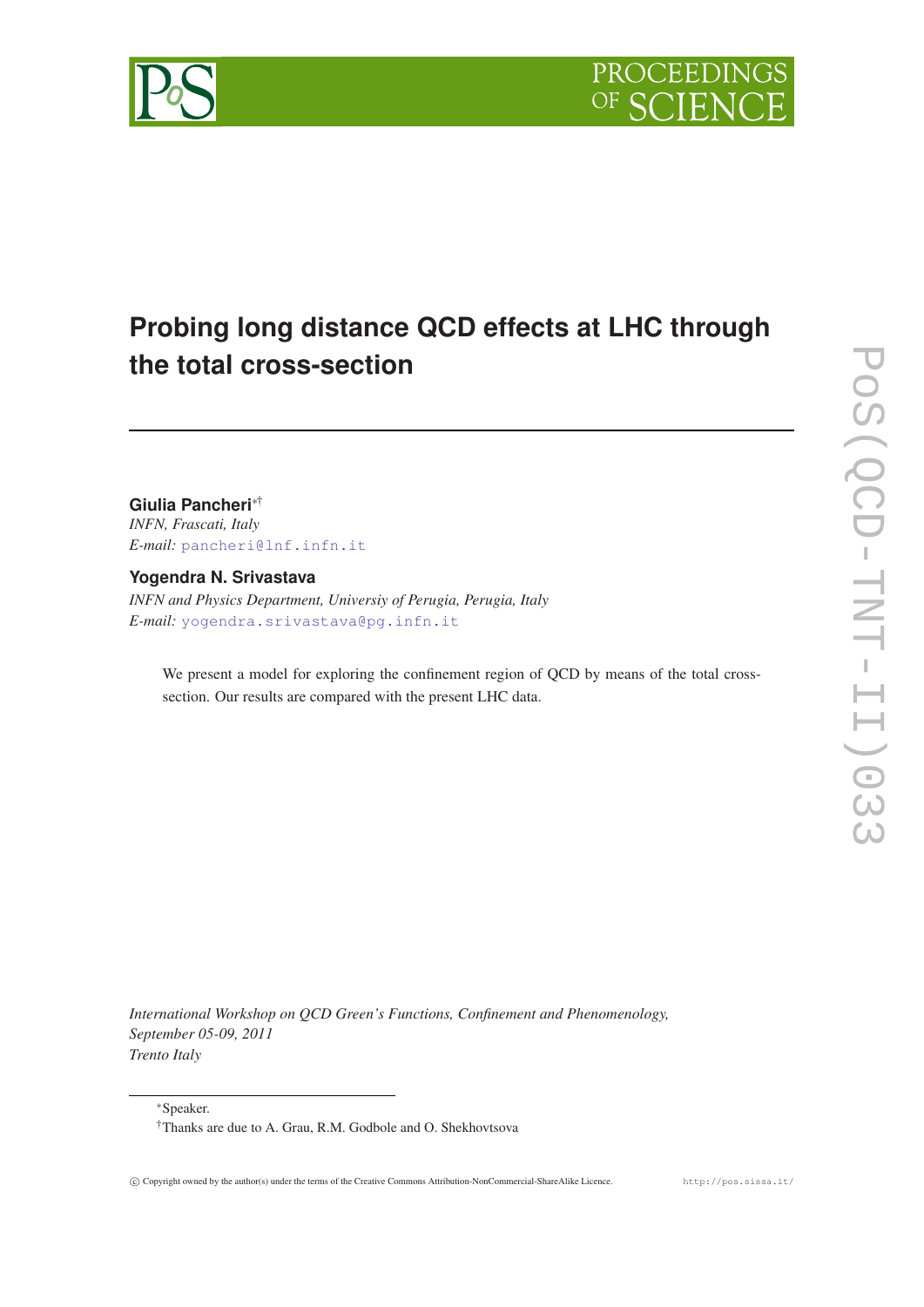### 1. Introduction

Total cross-sections provide a way to access the question of confinement from a phenomenological point of view. This is so for the obvious reason that the bulk of particle scattering takes place at large distance, with only a tiny minority of events occurring at the small distances whose dynamics is described by perturbative QCD. To access very large distances, one needs a formalism linking an observable such as the total cross-section to very low momentum gluons. We have proposed to do it through the mechanism of soft gluon resummation. Since Bloch and Nordsieck wrote their fundamental paper on the radiation field of electrons [[1](#page-7-0)], summation of soft quanta emitted in a collision has remained of central interest both in QED and QCD, for different reasons. In QED, this was due to the importance of extracting information about theoretical quantities from the measurements which are irreducibly affected by soft photon emission. In QCD, the focus is not only on the calculation of hadronic backgrounds for high energy experiments (often identified as minimum bias effects), but , as we propose, on the possiblity to use the resummation tool to study the infra red (IR) region.

Our program includes providing a formalism in which soft gluon resummation is linked to the total cross-section, but also a revisitation of soft gluon resummation to include the infrared region, and an ansatz for the effective soft gluon coupling to the quark field when the gluon momenta go to zero. This ansatz relates the one gluon exchange potential to the infrared coupling for soft gluons. We are then able to link the singularity of the infrared coupling to the asymptotic Froissart bound.

In the following, after describing the model we have developed with our collaborators, we summarize our most recent results for total cross-section phenomenology [[2](#page-7-0)].

#### 2. The Froissart bound for the total cross-section

Although the most popular and successful parametrization for the energy dependence of the total cross-section has been the Regge inspired formula by Donnachie and Landshoff [\[3\]](#page-7-0), i.e.

$$
\sigma_{total} = Xs^{-\eta} + Ys^{\varepsilon} \tag{2.1}
$$

with  $\eta \sim 0.5$  and  $\varepsilon \lesssim 0.1$ , this formulation is at variance with the expectations from the Froissart bound based unitarity and analyticity, namely that  $\sigma_{total} \lesssim \log^2 s$ . This bound was established in the 1960s [\[4,](#page-7-0) [5,](#page-7-0) [6\]](#page-7-0), but it is already present in the Heisenberg calculation of the total cross-section [[7](#page-7-0)]. According to Heisenberg, the energy dependence for production of mesons in a high energy reaction can be a *constant* or rise as much as  $\log^2 s$ , depending on whether the average pion energy rises proportionally to the energy or is limited by a constant as the energy increases. In either case, the derivation is based on a limitation of the spatial extension of the emitted pion cloud, namely on the existence of a cut-off, *bmax*, in impact parameter space. A similar condition is also present in the derivation of the Froissart bound: namely, the existence of a maximum value *Lmax* in the partial wave expansion of the elastic scattering amplitude is integral part of the derivation. If one wishes to understand total cross-sections in QCD it is thus necessary to uncover the presence of a cut-off which can produce the observed logarithmic rise of the total cross-section at high energies. This has been the driving idea behind our approach, as would become clearer when we discuss an infra red (IR ) singular expression for the strong coupling α*<sup>s</sup>* .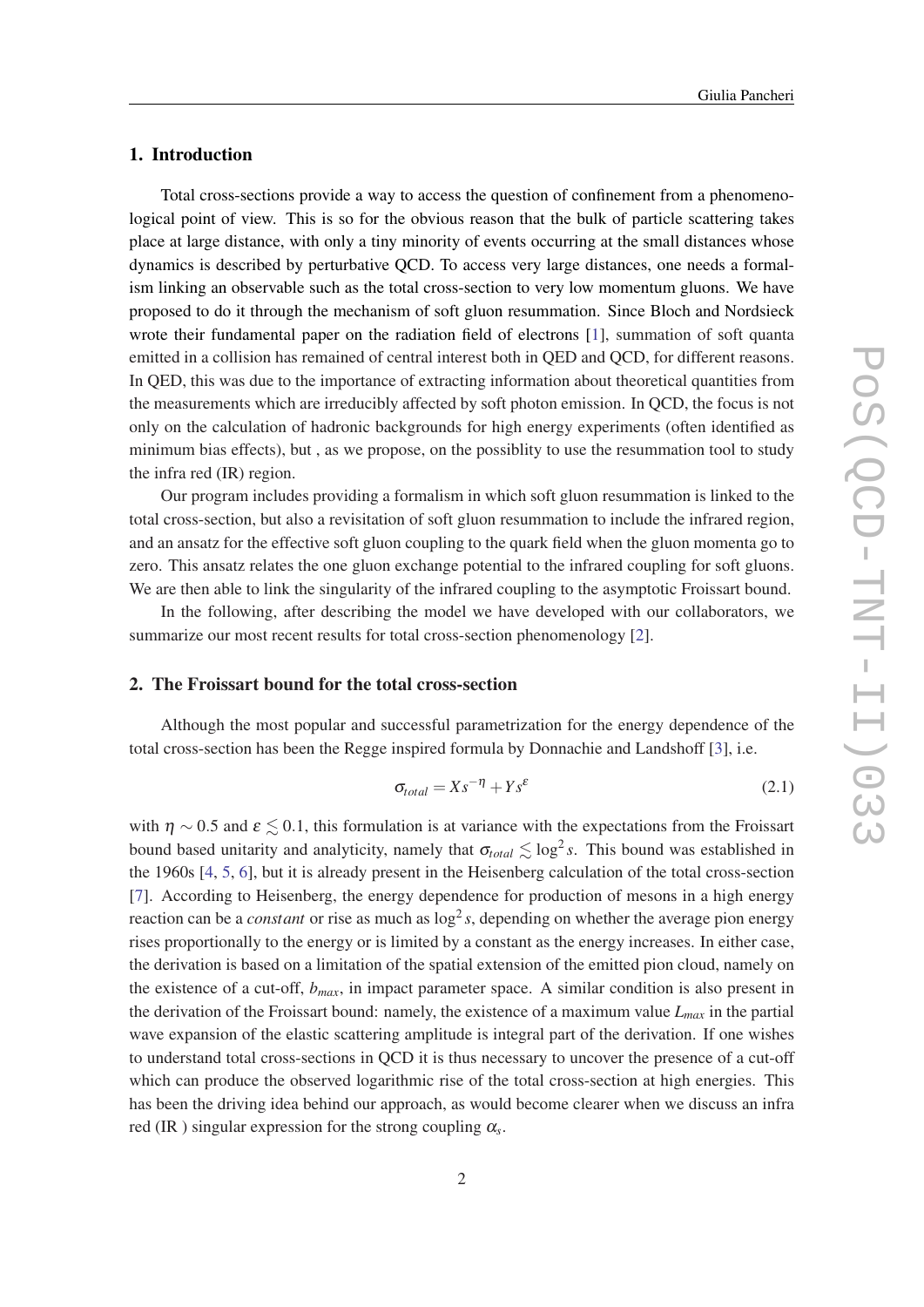In our approach, an asymptotic cut-off is provided by a singular behaviour of the effective quark-gluon coupling for gluon momenta  $0 \leq k_t \leq \Lambda$ , where  $\Lambda$  is  $O(\Lambda_{QCD})$ . The argument we developed in [\[8\]](#page-7-0) is based on an asymptotic behaviour of the total cross-section such that

$$
\sigma_{tot}(s) \approx 2\pi \int db^2 [1 - exp[-C(s)e^{-(b\bar{\Lambda})^{2p}})] \qquad (2.2)
$$

In this expression,  $C(s)$  is obtained from a leading order (LO) calculation of QCD mini-jet crosssections, which increase as  $\sim s^{\epsilon}$ . The cut-off in *b*-space, obtained for  $1/2 \le p \le 1$ , appears from emission of singular infrared gluons, as we discuss in Sect. 3. Eq. (2.2), whose derivation is based on the model described in the next section, leads to an asymptotic behaviour compatible with the Froissart bound, i.e.

$$
\sigma_{tot}(s) \to [\varepsilon \log(s)]^{1/p}.
$$
\n(2.3)

#### 3. Model in impact parameter space

We describe here the formalism we use in order to link soft gluon resummation to the total cross-section. It is based on the eikonal representation for the scattering amplitude, i.e., for  $t = -q^2$ ,

$$
F(s,t) = \int d^2\mathbf{b}f(b,s) = i \int d^2\mathbf{b}e^{i\mathbf{q}\cdot\mathbf{b}} [1 - e^{i\chi(b,s)}]
$$
(3.1)

from where one obtains

$$
\frac{d^2 \sigma_{elastic}}{d^2 \mathbf{b}} = |1 - e^{i\chi(b,s)}|^2 \tag{3.2}
$$

$$
\sigma_{total}(s) = 2 \int d^2 \mathbf{b} \Re e[1 - e^{i\chi(b,s)}] = 2 \int d^2 \mathbf{b} [1 - \cos \Re e \chi(b,s) e^{-\Im m \chi(b,s)}]
$$
(3.3)

$$
\sigma_{inel} = \sigma_{total} - \sigma_{elastic} = \int d^2 \mathbf{b} [1 - e^{-2\Im m \chi(b,s)}]
$$
(3.4)

Experimentally, the real part of the scattering amplitude at  $t = 0$  is only a fraction of the imaginary part, so that, for what concerns the calculation of  $\sigma_{total}(s)$ , one can put  $\Re e\chi(b,s) \approx 0$  in Eq. (3.3). This is an approximation which will need to be revised when dealing with  $t \neq 0$ , such as is the case for the differential elastic cross-section.

Mini-jet models attribute the rise of the total cross-section to the rising number of low-x parton collisions. We follow the description advanced quite some time ago by Durand and collaborators [[9](#page-7-0)], who embedded mini-jets in the eikonal reprentation, with  $\Im m\chi(b,s) \propto \sigma_{min-jets}$ . As mentioned, and as is well known, if one uses actual parton density functions, PDFs, as parametrized at LO through Deep Inelastic Scattering, mini-jet cross-sections are seen to rise with energy as a power law,  $s^{\varepsilon}$ , with  $\varepsilon \sim 0.3 - 0.4$ . If the eikonal is factorized into a cross-section and an impact parameter distribution with no residual *s*-dependence, it is difficult to describe both the early, almost turbulent, rise and the subsequent gentle behaviour of the total cross-section, without introducing *ad hoc* parametrizations of the mini-jet contributions [[10\]](#page-7-0). Our proposal is a model in which both the rise and the cut-off in *b*-space producing the levelling off, are obtained from QCD. This model uses library available PDFs at LO and LO parton cross-sections to calculate the mini-jet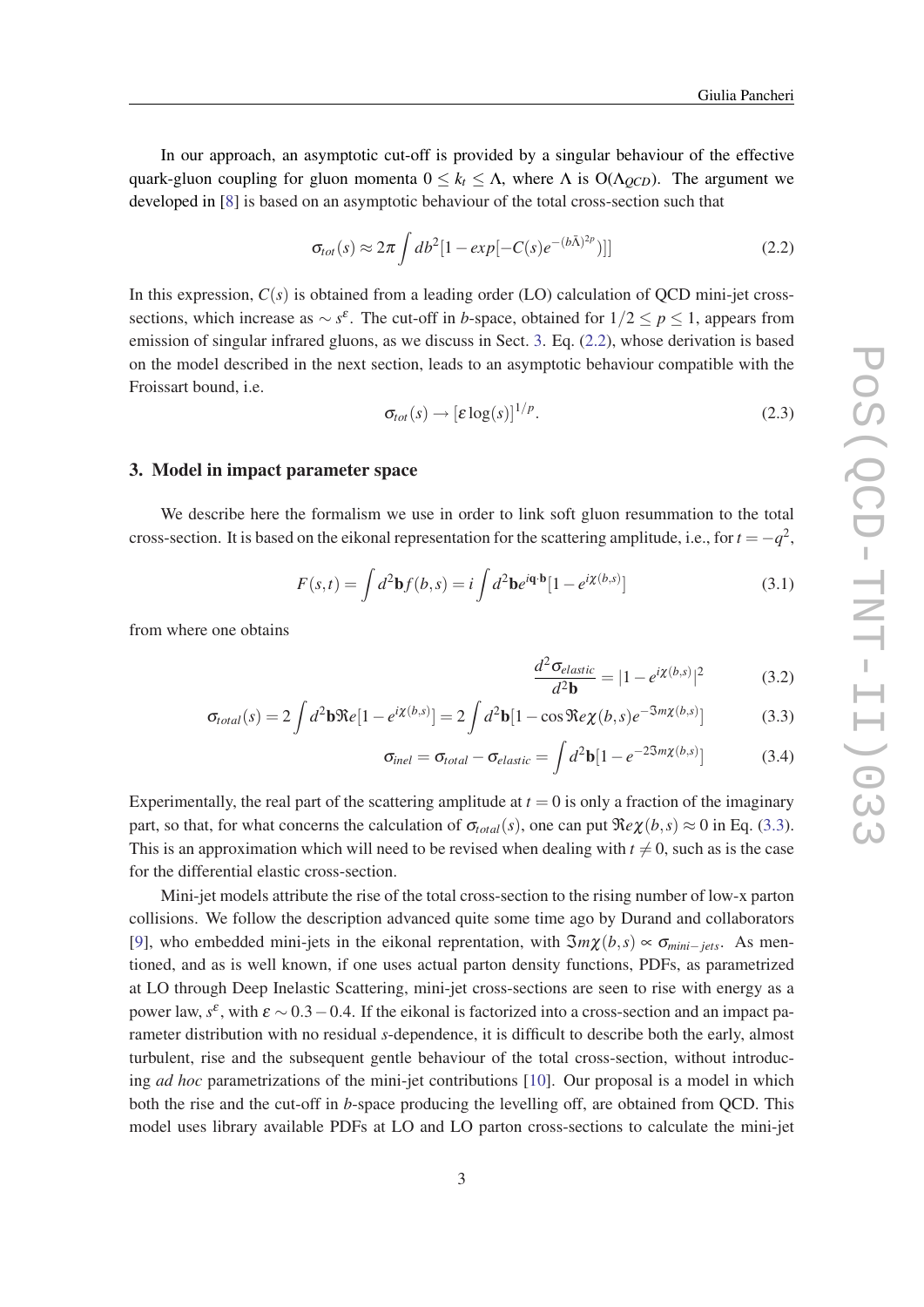<span id="page-3-0"></span>contribution, i.e., for collisions between two hadrons *A* and *B*, we have

$$
\sigma_{mini-jets}^{AB}(s,pt)min) = \int_{p_{tmin}}^{\sqrt{s}/2} dp_t \int_{4p_t^2/s}^1 dx_1 \int_{4p_t^2/(x_1s)}^1 dx_2 \sum_{i,j,k,l} f_{i|A}(x_1,p_t^2) f_{j|B}(x_2,p_t^2) \frac{d\hat{\sigma}_{ij}^{kl}(\hat{s})}{dp_t}
$$
\n(3.5)

where  $p_{min}$  separates the perturbative from the non-perturbative QCD regime.  $f_{i|A}(x_1, p_t^2)$  are PDFs for extracting partons of type *i* from hadron *A*, and are DGLAP evolved at  $Q^2 = p_t^2$ . We write

$$
2\mathfrak{S}m\chi(b,s) = \bar{n}_{soft}b, s + \bar{n}_{mini-jet}(b,s)
$$
\n(3.6)

At low energies,  $\sqrt{s} \lesssim 10 \text{ GeV}$ , the mini-jet contribution is very small, and the average number of collisions  $\bar{n}_{soft}(b,s)$  is parametrized as in [[11\]](#page-7-0). For the term  $\bar{n}_{mini-jet}(b,s)$  which is proportional to the mini-jet contribution, we propose a QCD explanation for the impact parameter distribution of partons, as follows: the mini-jet expression of Eq.  $(3.5)$  assumes the colliding partons to be collinear. Initial state radiative corrections, which are energy dependent, change this acollinearity. The acollinearity reduces the rise of the mini-jet cross-section and is the missing factor in QCD models for mini-jet production. In our approach, we use the Fourier transform of the initial state transverse momentum distribution arising from soft gluon emission to model the b-dependence of the mini-jet term of the eikonal.

#### 4. A model for Soft Gluon Resummation in the Infrared region

In order to probe large distances, as mentioned, we need to study very low momenta. In QED, the infrared divergence due to the zero mass of the associated gauge field, does not cancel in the amplitude, only in the cross-sections. Thus what is important is to find the probability for overall emission of soft quanta. Resummation of soft photons to all orders led to the well known expression [[12,](#page-7-0) [13](#page-7-0), [14\]](#page-7-0) for the probability of emission of a 4-momentum  $K_{\mu}$  in charged particle collisions:

$$
d^4P(K) = \int \frac{d^4K}{(2\pi)^4} e^{iK \cdot x} exp[-\int \frac{d^3k}{2k_0} |j_\mu(k)|^2 (1 - e^{-ik \cdot x})]
$$
(4.1)

where

$$
j_{\mu}(k) = \frac{ie}{(2\pi)^{3/2}} \frac{\sum_{i} \varepsilon_{i} p_{i\mu}}{p_{i} \cdot k}
$$
(4.2)

for emission of a real photon of momentum **k** from an electron or positron of momentum  $p_{i\mu}$ , with  $\varepsilon_i = \pm 1$  depending on whether the electron or positron is entering or leaving. The expression in Eq. (4.1) exhibits the summation of all soft photons into an exponential factor as well as the cancellation of the infrared divergence between real and virtual photons. The real photon contribution is multiplied by the factor  $e^{ik \cdot x}$ . This factor correlates the individual emitted photons of momentum  $k<sub>\mu</sub>$  to the total energy-momentum  $K<sub>\mu</sub>$  of the emitted radiation. The cancellation between real and virtual photons as the individual photon 4-momentum goes to zero can occurr because the distinction between a real,  $k^2 = 0$ , and a virtual,  $k^2 \neq 0$ , photon disappears as the photon 4- momentum goes to zero. Indeed, individual soft photons are not an observable.

When dealing with resummation in QCD, our knowledge of the coupling is limited to high  $Q<sup>2</sup>$  values and this usually prevents studying the infrared region. However, one can distnguish our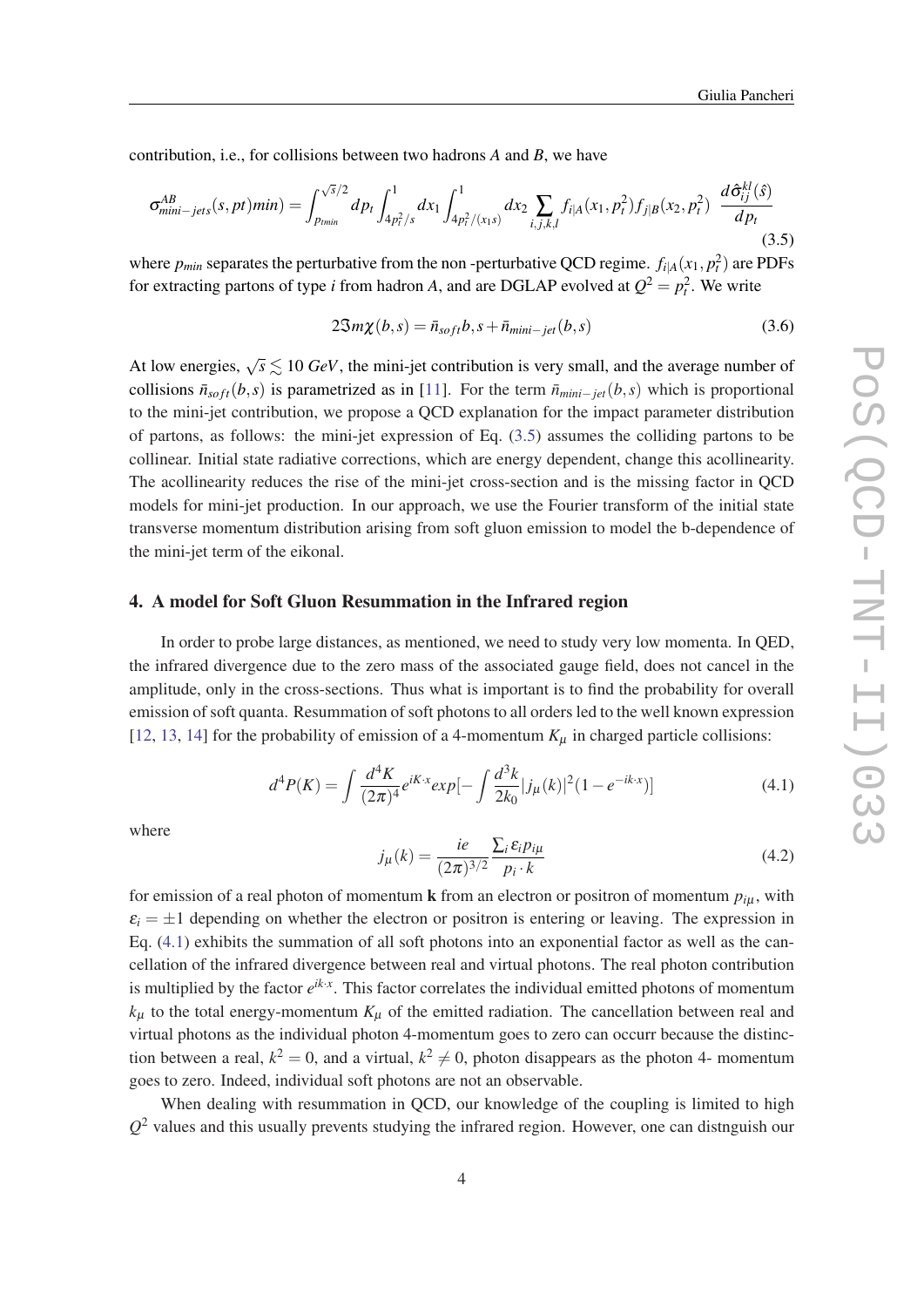<span id="page-4-0"></span>ignorance about the value of the coupling in region of confinement, from the question of whether a cancellation between real and virtual gluons takes place when the gluon momenta go to zero. To overcome the difficulty, one can first ignore the details of the interaction, QED or QCD, and try to derive an expression similar to Eq. ([4.1](#page-3-0)) on purely statistical basis, as done in [\[15](#page-7-0)] for the case of photons. The argument, semi-classical, runs as follows.

Consider the probability of having a total energy-momentum loss  $K_{\mu}$  due to gluon emission in a scattering process, such as the one between quarks. This total emission can be constructed through the many possible ways in which  $n_k$  gluons of momentum k can give rise to a given total energy loss  $K_{\mu}$  and then summing on all the values of **k**. In this formulation, one obtains a total energy-momentum loss  $K_{\mu}$  through emission of  $n_{\mathbf{k}_1}$  gluons of momentum  $\mathbf{k}_1$ ,  $n_{\mathbf{k}_2}$  gluons of momentum  $k_2$  and so on. If one can assume that the gluons are all emitted independently (the effect of their emission on the source particle is neglected), each one of these distributions is a Poisson distribution, and the probabilty of a 4-momentum loss in the interval  $d^4K$  is written as

$$
d^4P(K) = \sum_{n_k} \Pi_k P(\{n_k, \bar{n}_k\}) \delta^4(K - \sum_k kn_k) d^4K
$$
\n(4.3)

where the Bloch and Nordsiek's result of independent emission is introduced through the Poisson distribution  $P({n_k, \bar{n}_k})$ ,

$$
P(\lbrace n_{\mathbf{k}}, \bar{n}_{\mathbf{k}} \rbrace) = \frac{\bar{n}_{\mathbf{k}}^{n_{\mathbf{k}}}}{n_{\mathbf{k}}!} \exp[-\bar{n}_{\mathbf{k}}]
$$
(4.4)

and four momentum conservation is ensured through the 4-dimensional  $\delta$ -function, which selects the distributions  $\{n_k, \bar{n}_k\}$  with the right energy momentum loss  $K_\mu$ . Using the integral representation for the  $\delta$ -function, one can invert the order between performing the sum with the product in Eq. (4.3). One can then perform the sum over the  $n_k$  and obtain

$$
d^{4}P(K) = \frac{d^{4}K}{(2\pi)^{4}} \int d^{4}x \exp[-h(x) + iK \cdot x]
$$
\n(4.5)

with

$$
h(x) = \sum_{\mathbf{k}} (1 - exp[-ik \cdot x]) \bar{n}_{\mathbf{k}}
$$
\n(4.6)

or, passing from the discrete to the continuum,

$$
h(x) = \int d^3 \bar{n}_{\mathbf{k}} \left( 1 - exp[-ik \cdot x] \right) \tag{4.7}
$$

The above derivation does not specify what the soft gluon distribution  $d^3\bar{n}_k$  is, only that it is possible to define its integral. Since the expression in the round bracket of Eq. (4.7) goes to zero as  $k \rightarrow 0$ , this procedure shows that the integral can be finite even if the single guon spectrum is singular. Writing  $d^3\bar{n}_{\bf k}=(d^3k/2k)g(k)/k^2$ , for this procedure to be finite even when the integral extends down to  $k = 0$ , one must require the function  $g(k)$  to be less singular than  $1/k$  as  $k \to 0$ .

Integrating the expression in Eq. (4.5) over the energy and longitudinal momentum variables, one can obtain a transverse momentum distribution for emitted radiation [[16,](#page-7-0) [17](#page-7-0)]. To proceed further in QCD, just as in QED, one needs to specify the single particle, gluon or photon, distribution  $d^3\bar{n}_k$ . In perturbative QCD, using the asymptotic freedom expression for the strong coupling constant, one can only specify this distribution for  $k > \Lambda_{QCD} \sim 100 - 200 \; MeV$ . With a lower cut-off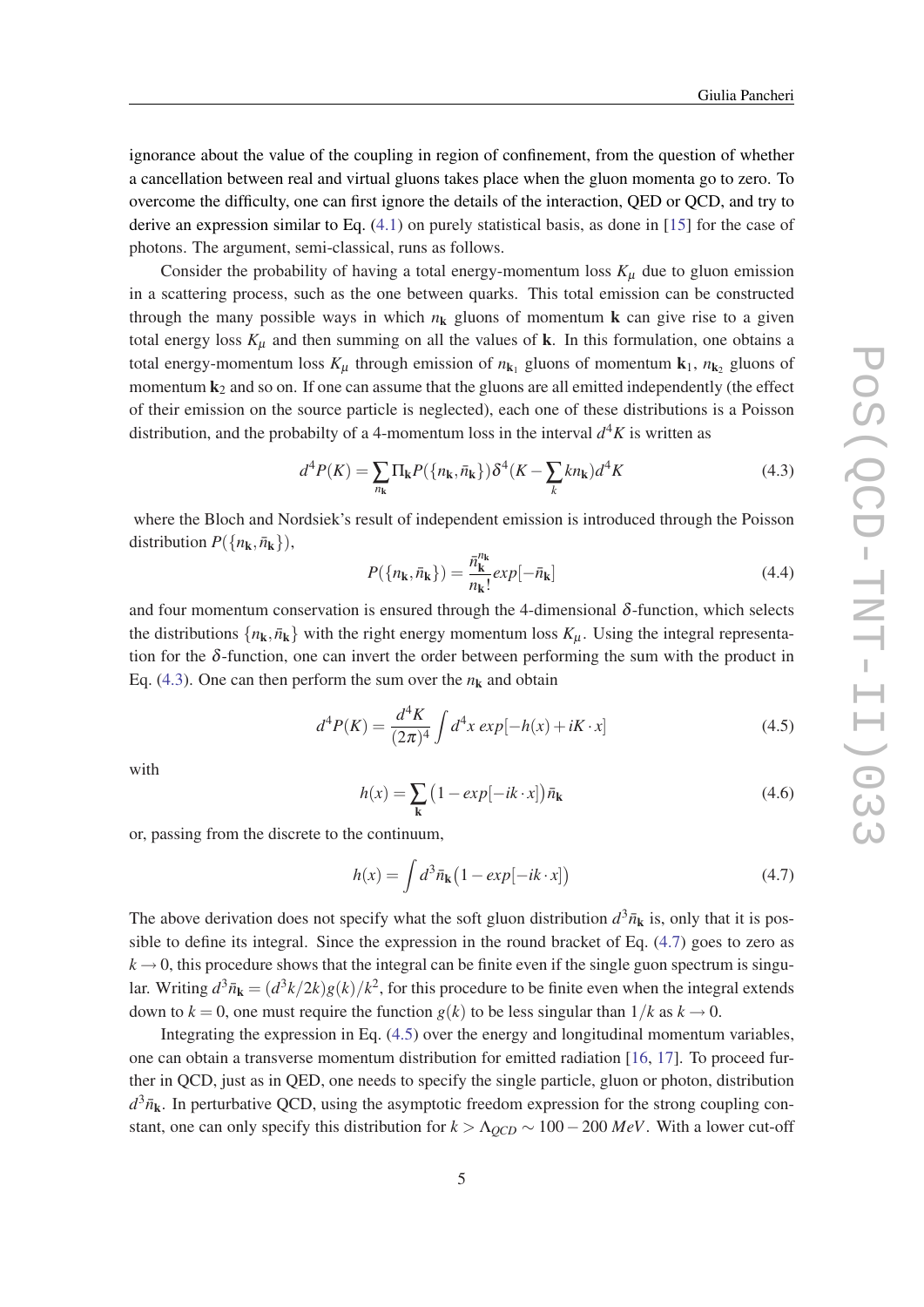in the single gluon momentum, as was done in [\[17\]](#page-7-0) and in [\[18](#page-7-0)] for the case of Drell-Yan pairs, the second term in Eq. [\(4.7\)](#page-4-0) is no longer necessary, since the infrared region is excluded from integration. The integrals can then be done analytically.

Since our aim is to study the infrared region, we propose instead to retain the second term and use an *ad hoc* expression for the coupling in the infrared region, such as allow the integration. There are a number of possibilities, among them a frozen  $\alpha_s (k_t < \Lambda) = \bar{\alpha}$ , as in [\[19](#page-7-0)]. Our proposal is a power law behaviour, i.e.  $\alpha_s (k_t < \Lambda) = (\Lambda / k_t)^{2p}$ , with  $p < 1$  for the integral in Eq. ([4.7](#page-4-0)) to be finite. This proposal has led us to obtain the intrinsic transverse momentum of Drell-Yan pairs as given by

$$
\langle p_t^2(\sqrt{s}) \rangle = constant \int_0^{\Lambda} k_t dk_t \alpha_s(k_t) \ln[2\sqrt{s}/k_t]
$$
\n(4.8)

To summarize, our proposal for the transverse momentum distribution of a pair of initially collinear partons, which acquire acollinearity through soft gluon emission is

$$
\Pi(K_t) \equiv \frac{d^2 P() K_t}{d^2 K_t} = \int \frac{d^2 b}{(2\pi)^2} e^{-i\mathbf{K}_t \cdot \mathbf{b} - h(b)}
$$

$$
h(b, E) = \frac{16}{3\pi} \int_0^E \frac{dk_t}{k_t} \alpha_{eff}(k_t) \ln[\frac{2E}{k_t}] (1 - J_0(k_t b))
$$

$$
\alpha_{eff}(k_t) = \frac{12\pi}{33 - 2N_f} \frac{p}{\log[1 + p(k_t/\Lambda)^{2p}]}
$$
(4.9)

The expression we have used for the strong coupling constant is such as to interpolate between our proposed singular but integrable  $\alpha_s$  and the usual one loop asymptotic freedom expression. Such an expression is what we propose to use to probe QCD at large distances through total cross-section phenomenology. The Fourier transform of the above distribution is used to describe the distribution of partons in impact parameter space at high energy, in lieu of the Fourier transform of the EM form factors, as is more customary in the impact parameter representation. In the following section, we apply the above equations to estimate total cross-sections at LHC.

## 5. Comparison between the model and LHC data at  $\sqrt{s} = 7~TeV$

Our model is based on using library available LO PDFs, such as GRV [[20\]](#page-7-0) or MRST [[21\]](#page-7-0), as input to the following set of equations:

$$
\sigma_{total} = 2 \int d^2 \mathbf{b} [1 - e^{-\bar{n}(b,s)/2}] \qquad \Re e \chi(b,s) \approx 0
$$

$$
\bar{n}(b,s) = \bar{n}_{low}(b,s) + \bar{n}_{min-jet}(b,s)
$$

$$
\bar{n}_{min-jet} = A(b,s) \sigma_{min-jet}(s, p_{tmin})
$$

$$
A(b,s) = \frac{e^{-h(b,q_{max})}}{\int d^2 \mathbf{b} \exp[-h(b,q_{max})]}
$$
(5.1)

In these equations, the low energy component  $\bar{n}_{low}(b,s)$  is parametrized with no rising term, and the rise with energy is obtained solely through the high energy term  $\bar{n}_{min-jet}(b, s)$ . A part from the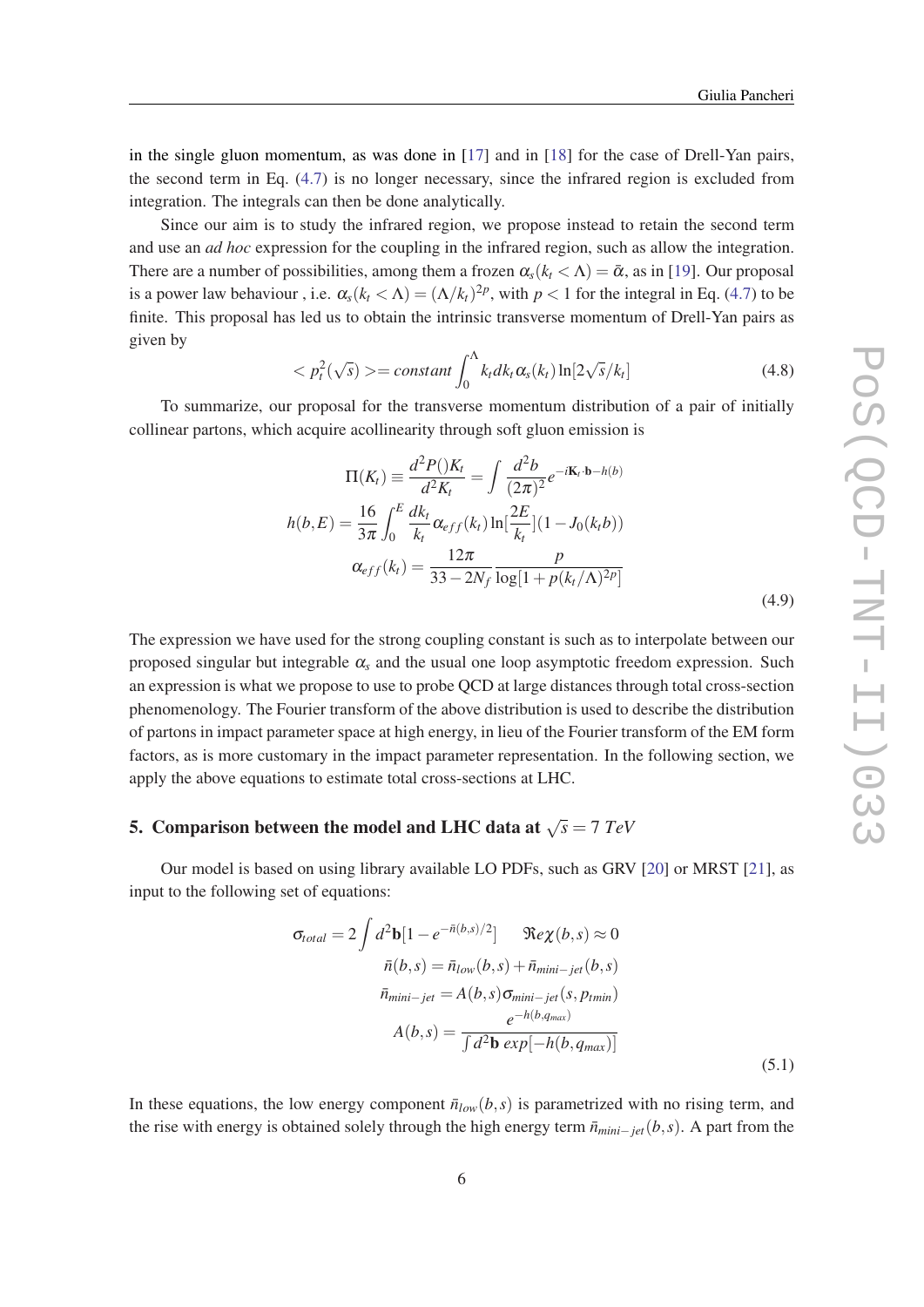

Figure 1: The curves in the panel at left and the two dotted lines in the panel at right correspond to the same set of high energy parameters,  $p_{tmin} = 1.15 \text{ GeV}, p = 0.75$ , GRV [[20\]](#page-7-0) densities. The two bands in the panel at right correspond to choosing a range of high energy parameters for  $\bar{n}(b, s)$  as discussed in [\[2](#page-7-0)]. Our results are compared with data up to the recent ATLAS[\[22](#page-7-0)], CMS [\[23\]](#page-7-0) and TOTEM [\[24](#page-7-0)]experiment. We also compare predictions and data with the recent description from Block and Halzen [[25\]](#page-7-0).

low energy parameters, the model depends on a set of high energy parameters such as the choice of PDFs and  $p_{tmin}$  and on the infrared power  $p$ . The following scales define the high energy dependence :

- for a given choice of PDFs, the value of *ptmin* determines the beginning of the rise: to describe the CERN Intersecting Storage Ring data, it is chosen to be ∼ 1.1 *GeV*;
- the quantity  $q_{max}$  depends on  $p_{tmin}$  and on the chosen PDFs, and defines the maximum transverse momentum allowed for single gluon emission in a given collision, averaged over the PDFs: it is a slowly varying function of  $\sqrt{s}$  and of the order of  $p_{\text{tmin}}$ ;
- the parameter *p*, with the condition  $1/2 < p < 1$ , respectively for consistency with a rising one-gluon potential and an integrable spectrum, regulates the singularity of the single gluon distribution and controls the softening of the rise: everything else being equal, higher values of *p* correspond to more saturation and thus to a slower rise,
- $\Lambda \sim 100 \text{ MeV}$  is the scale in the effective coupling constant in the resummed spectrum.

We show in Fig. 1 our result for the elastic amplitude in impact parameter space at different c.m. energies, at left, and, at right, the total and inelastic cross-sections as obtained from our model. A detailed description of our results can be found in [\[2](#page-7-0)] and references therein.